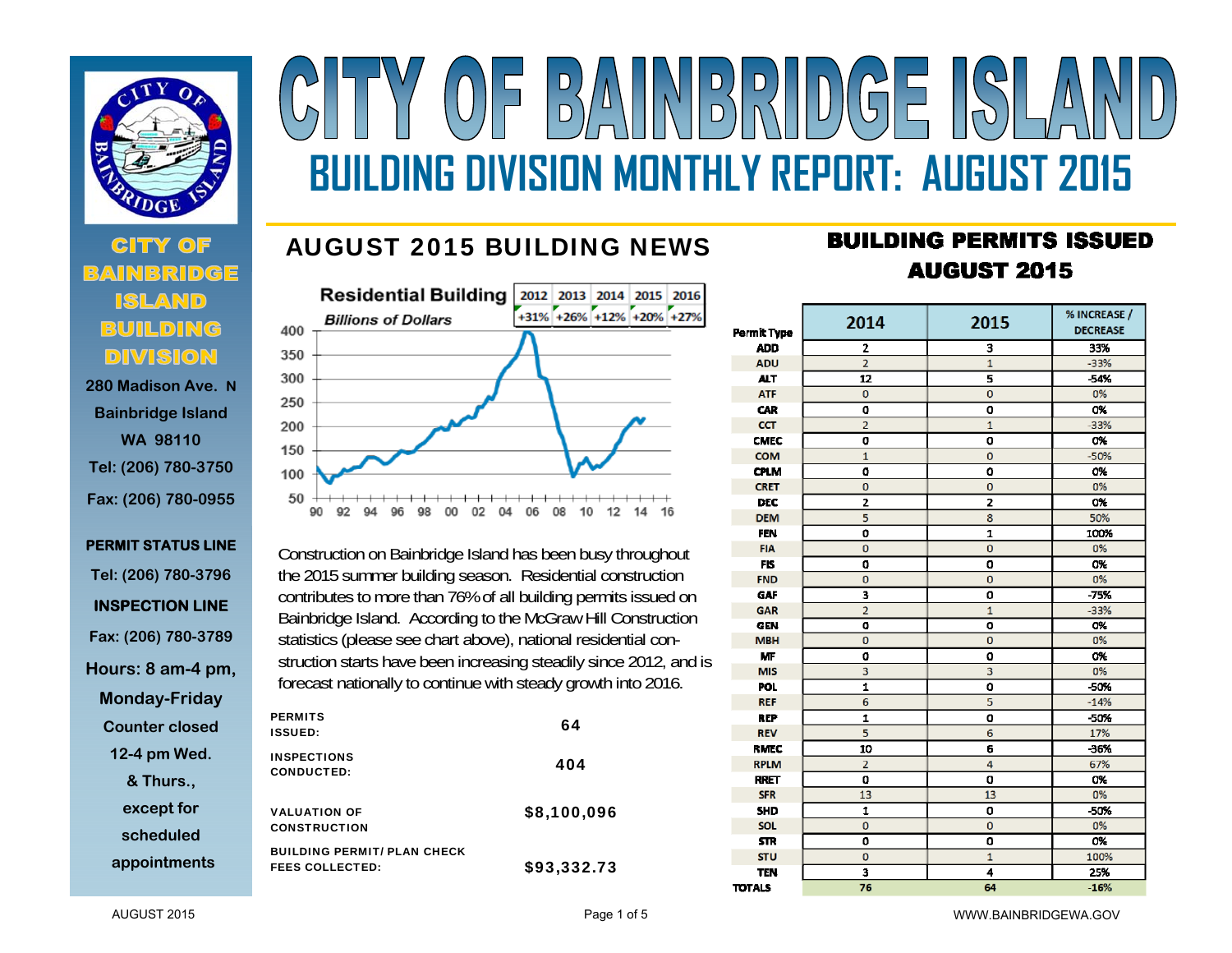| <b>Permit Type</b>                      | <b>Permit Number</b> | Applicant                                               | <b>Project Description</b>                                                                                                                             | <b>Project Address</b>          | Date Issued | Valuation    |
|-----------------------------------------|----------------------|---------------------------------------------------------|--------------------------------------------------------------------------------------------------------------------------------------------------------|---------------------------------|-------------|--------------|
| Addition                                | BLD20840             | <b>KUTCHERA KRIS M</b>                                  | Adding 265 sq. ft. to master suite and Remodeling<br>Kitchen.                                                                                          | 14938 Sunrise Dr NE 08/03/2015  |             | \$120,000.00 |
| Addition                                | BLD20741             | OSLAND, JACQUELINE & JOHN                               | Addition                                                                                                                                               | 7254 MADRONA DR<br><b>NE</b>    | 08/03/2015  | \$448,378.30 |
| Addition                                | BLD20822             | CARLSON, MARY & ROBERT                                  | Adding new sq. ft. for new bedroom                                                                                                                     | 3314 CRYSTAL<br>SPRINGS DR NE   | 08/28/2015  | \$263,507.61 |
| <b>Addition Total: 3</b>                |                      |                                                         |                                                                                                                                                        |                                 |             | \$831,885.91 |
| <b>Accessory Dwelling Unit</b>          | <b>BLD20888</b>      | STOLLMAN ANNETTE                                        | Conversion of ext Barn into ADU                                                                                                                        | 7470 NE DOLPHIN<br>DR           | 08/21/2015  | \$53,339.24  |
| <b>Accessory Dwelling Unit Total: 1</b> |                      |                                                         |                                                                                                                                                        |                                 |             | \$53,339.24  |
| Alteration                              | <b>BLD20688</b>      | JAMIE and GARY SEALS                                    | Convert existing one story garage to a 2 story guest<br>house                                                                                          | 3884 Rockaway<br>Beach Rd NE    | 08/11/2015  | \$108,234.45 |
| Alteration                              | BLD20962             | SHINDLER GARY E TRUSTEE                                 | Remove window and replace with sliding glass door.<br>And add landing.                                                                                 | 332 WYATT WAY<br><b>NE</b>      | 08/11/2015  | \$1,000.00   |
| Alteration                              | BLD20929             | <b>WOLFE ADRIENNE &amp; TIERNAN</b><br><b>MARK</b>      | Repair wood floor on grade W/new concret slab,<br>reinforec uppper floor joists, replace beam in master<br>bedroom and replace windows to meet egress. | 8409 Hansen Rd NE 08/20/2015    |             | \$20,000.00  |
| Alteration                              | BLD20944             | MCKENZIE CLIFTON K III &<br>KATHY L TRUSTEE             | Remodel of existing Kitchen, adding 177 sq. ft.<br>Remodel pantry, mudroom and power room. Building<br>new 101 sq. ft. covered porch.                  | 14756 HENDERSON<br>RD NE        | 08/20/2015  | \$65,000.00  |
| Alteration                              | <b>BLD20988</b>      | Miller, Rebecca and Kevin                               | Remodel kitchen, add french doors, and revise<br>windows.                                                                                              | 824 Eaglecleff Rd               | 08/25/2015  | \$10,000.00  |
| <b>Alteration Total: 5</b>              |                      |                                                         |                                                                                                                                                        |                                 |             | \$204,234.45 |
| <b>Commercial Cell Tower</b>            | BLD20890             | <b>BAINBRIDGE ISLAND MASONIC</b><br><b>CENTER</b>       | Replace 6 antennas, 3 TMA's, remove 3 TMA's add 8 1299 GROW AVE<br>RRU's, add 6 diplexers and 1 COBP to tower.                                         | <b>NW</b>                       | 08/06/2015  | \$45,000.00  |
| <b>Commercial Cell Tower Total: 1</b>   |                      |                                                         |                                                                                                                                                        |                                 |             | \$45,000.00  |
| Deck                                    | BLD20922             | ZIMNEY EDWARD LAWRENCE<br><b>TRUSTEE &amp;</b>          | Adding approx. 100 sq. ft. to existing deck.                                                                                                           | 5831 ROSE LOOP<br><b>NE</b>     | 08/14/2015  | \$20,500.00  |
| Deck                                    | <b>BLD20840 DEC</b>  | A KITCHEN THAT WORKS                                    | Replacing existing 840 sq ft deck.                                                                                                                     | 14938 Sunrise Dr NE 08/31/2015  |             | \$17,766.00  |
| Deck Total: 2                           |                      |                                                         |                                                                                                                                                        |                                 |             | \$38,266.00  |
| Demolition                              | BLD20963             | <b>WU JADINE</b>                                        | Demo of 24x48 ft. MBH                                                                                                                                  | **NO SITUS<br>ADDRESS**         | 08/06/2015  |              |
| Demolition                              | <b>BLD20947</b>      | THORNBURG JEREMY & BELINDA Demo existing Barn           |                                                                                                                                                        | 7581 NE BAY HILL<br><b>RD</b>   | 08/10/2015  |              |
| Demolition                              | BLD20946             | PIERRE BERNER                                           | Demo existing SFR, garage, fence and utilities.                                                                                                        | 5446 Welfare Ave NE 08/14/2015  |             |              |
| Demolition                              | <b>BLD20958 DEM</b>  | SPILLINGER, RALPH and<br>JACQUES, ROBERT                | Demo one existing shed, demo one 1100 sq. ft.<br>existing SFR                                                                                          | 7524 Madrona Drive<br><b>NE</b> | 08/21/2015  |              |
| Demolition                              | <b>BLD20986</b>      | LOVELL CYNTHIA L                                        | 300 gal. Tank decommission                                                                                                                             | 8880 Ferncliff Ave<br><b>NE</b> | 08/21/2015  |              |
| Demolition                              | <b>BLD20987</b>      | TURNER KENT D & ELIZABETH A 1000 gal. tank decommission |                                                                                                                                                        | 6717 N E Marshall<br>Rd         | 08/21/2015  |              |
| Demolition                              | BLD20994             | FRAME, CAROLYN & CHARLES                                | Demo existing cabin. Lot B                                                                                                                             | 7700 NE HIDDEN<br>COVE RD       | 08/28/2015  |              |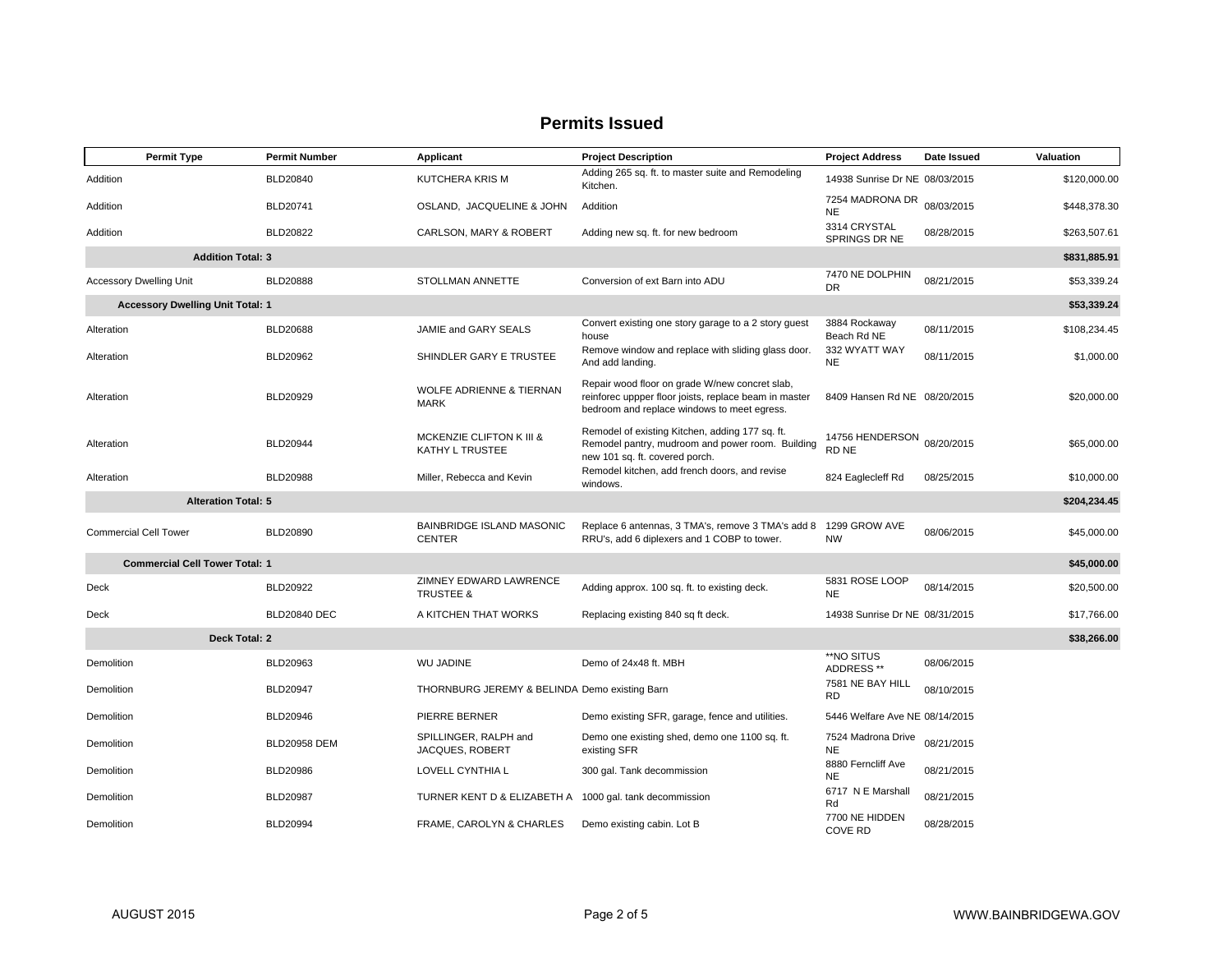|                                       | <b>Permit Type</b>            | <b>Permit Number</b> | Applicant                                        | <b>Project Description</b>                                                                                                                                       | <b>Project Address</b>                     | Date Issued | Valuation    |
|---------------------------------------|-------------------------------|----------------------|--------------------------------------------------|------------------------------------------------------------------------------------------------------------------------------------------------------------------|--------------------------------------------|-------------|--------------|
| Demolition                            |                               | BLD20938             | WOOD ALVIN & MARTHA                              | Demo existing shed                                                                                                                                               | 8000 NE<br><b>LOVGREEN RD W</b>            | 08/28/2015  |              |
| <b>Demolition Total: 8</b>            |                               |                      |                                                  |                                                                                                                                                                  |                                            |             | \$0.00       |
| Fence                                 |                               | <b>BLD20971</b>      | Heinemann, Tyler                                 |                                                                                                                                                                  | **NO SITUS<br>ADDRESS **                   | 08/10/2015  | \$3,000.00   |
|                                       | Fence Total: 1                |                      |                                                  |                                                                                                                                                                  |                                            |             | \$3,000.00   |
| Garage                                |                               | <b>BLD20850GAR</b>   | M                                                | MCDONNELL THOMAS & DENISE This case for Inspections ONLY. Building a new<br>Detached Garage.                                                                     | 10550 Arrow Point Dr<br><b>NE</b>          | 08/12/2015  |              |
|                                       | <b>Garage Total: 1</b>        |                      |                                                  |                                                                                                                                                                  |                                            |             | \$0.00       |
| Miscellaneous                         |                               | <b>BLD20899</b>      | SCHUH JO ANN C L                                 | Replace existing Bow Window with new, Replace<br>existing concret front porch with new, replace insulation 1752 Lewis PI NW<br>as needed and replace front door. |                                            | 08/06/2015  | \$5,000.00   |
| Miscellaneous                         |                               | BLD20717             | STURTEVANT EVAN H & CUPP<br><b>CRYSTINA M</b>    | New Pier/Ramp/Float.                                                                                                                                             | 321 LOVELL AVE<br>SW                       | 08/07/2015  | \$40,000.00  |
| Miscellaneous                         |                               | <b>BLD20757</b>      | MEYER ROBERT G & DIANE G                         | Construct new Pier/Ramp/Float of approx 4' X 212'.                                                                                                               | 5831 WARD AVE NE 08/27/2015                |             | \$85,000.00  |
|                                       | <b>Miscellaneous Total: 3</b> |                      |                                                  |                                                                                                                                                                  |                                            |             | \$130,000.00 |
| Re-Roof                               |                               | BLD20945             | FRASENE ROBERT A & JOANNE<br>R                   | Reroof of approx. 49 squares for SFR                                                                                                                             | 15120 Sunrise Dr NE 08/03/2015             |             | \$5,390.00   |
| Re-Roof                               |                               | <b>BLD20957</b>      | <b>WAGENER TERRY E</b>                           | Tear off and replace with 30 yr. comp shingles.                                                                                                                  | 16011 Agatewood Rd 08/05/2015<br><b>NE</b> |             | \$4,400.00   |
| Re-Roof                               |                               | BLD20968             | LAWSON HAROLD D & KAREN T                        | re-roof 28 squares                                                                                                                                               | 10800 Hyla Ave NE 08/07/2015               |             | \$3,080.00   |
| Re-Roof                               |                               | BLD20969             | Kilpatrick, Michelle                             | Tear off shake roof, re-sheet and replace with comp                                                                                                              | 11520 Sunrise Dr NE 08/12/2015             |             | \$5,830.00   |
| Re-Roof                               |                               | <b>BLD20970</b>      | <b>HOPE ROOFING &amp;</b><br><b>CONSTRUCTION</b> | Tear and reroof 19 sq. home.                                                                                                                                     | 9569 NE Torvanger<br>Rd                    | 08/12/2015  |              |
|                                       | Re-Roof Total: 5              |                      |                                                  |                                                                                                                                                                  |                                            |             | \$18,700.00  |
|                                       | Revision to an Issued Permit  | BLD20610 REV-2       | <b>DEVIN JOHNSON</b>                             | 1009 sqft Addition/Remodel of 1570 sq ft existing<br>house (400 sqft boathouse)                                                                                  | 3154 POINT WHITE<br>DR NE                  | 08/06/2015  |              |
|                                       | Revision to an Issued Permit  | BLD20190REV-1        | <b>ISLANDCRAFT 2.0 LLC</b>                       | Revision to plans structural changes                                                                                                                             | Off NE Day Rd W                            | 08/07/2015  |              |
|                                       | Revision to an Issued Permit  | BLD20479 REV-1       | VWA BAINBRIDGE ISLAND LLC                        | Revision: 14,475 sq. ft. Walgreens Drug Store.                                                                                                                   | 1315 Wintergreen Ln<br><b>NE</b>           | 08/11/2015  |              |
|                                       | Revision to an Issued Permit  | BLD20610 REV-1       | <b>DEVIN JOHNSON</b>                             | 1009 sqft Addition/Remodel of 1570 sq ft existing<br>house (400 sqft boathouse)                                                                                  | 3154 POINT WHITE<br>DR NE                  | 08/13/2015  |              |
|                                       | Revision to an Issued Permit  | BLD20610 REV-3       | <b>DEVIN JOHNSON</b>                             | 1009 sqft Addition/Remodel of 1570 sq ft existing<br>house (400 sqft boathouse)                                                                                  | 3154 POINT WHITE<br>DR NE                  | 08/13/2015  |              |
|                                       | Revision to an Issued Permit  | BLD20001REV-1        | CAMPBELL CHARLENE M & EVAN<br>B                  | Moving Catchment wall and intergrating it into the<br>Foundation. New sheets A0, A1, A3, A4, A7, A8, A9,<br>S <sub>1</sub> & S <sub>3</sub> .                    | 5032 ROCKAWAY<br>BEACH RD NE               | 08/20/2015  | \$268,718.76 |
| Revision to an Issued Permit Total: 6 |                               |                      |                                                  |                                                                                                                                                                  |                                            |             | \$268,718.76 |
| Residential Mechanical                |                               | BLD20959             | <b>MAUER ERIC &amp; CHERYL</b>                   | <b>Heat Pump</b>                                                                                                                                                 | 10244 NE DARDEN<br>LN                      | 08/05/2015  |              |
| Residential Mechanical                |                               | BLD20973             | LISAGOR MICHAEL D & TRUDE J<br><b>TRUSTEE</b>    | Installation of two head ductless heat pump                                                                                                                      | 120 WOOD AVE SW 08/11/2015                 |             |              |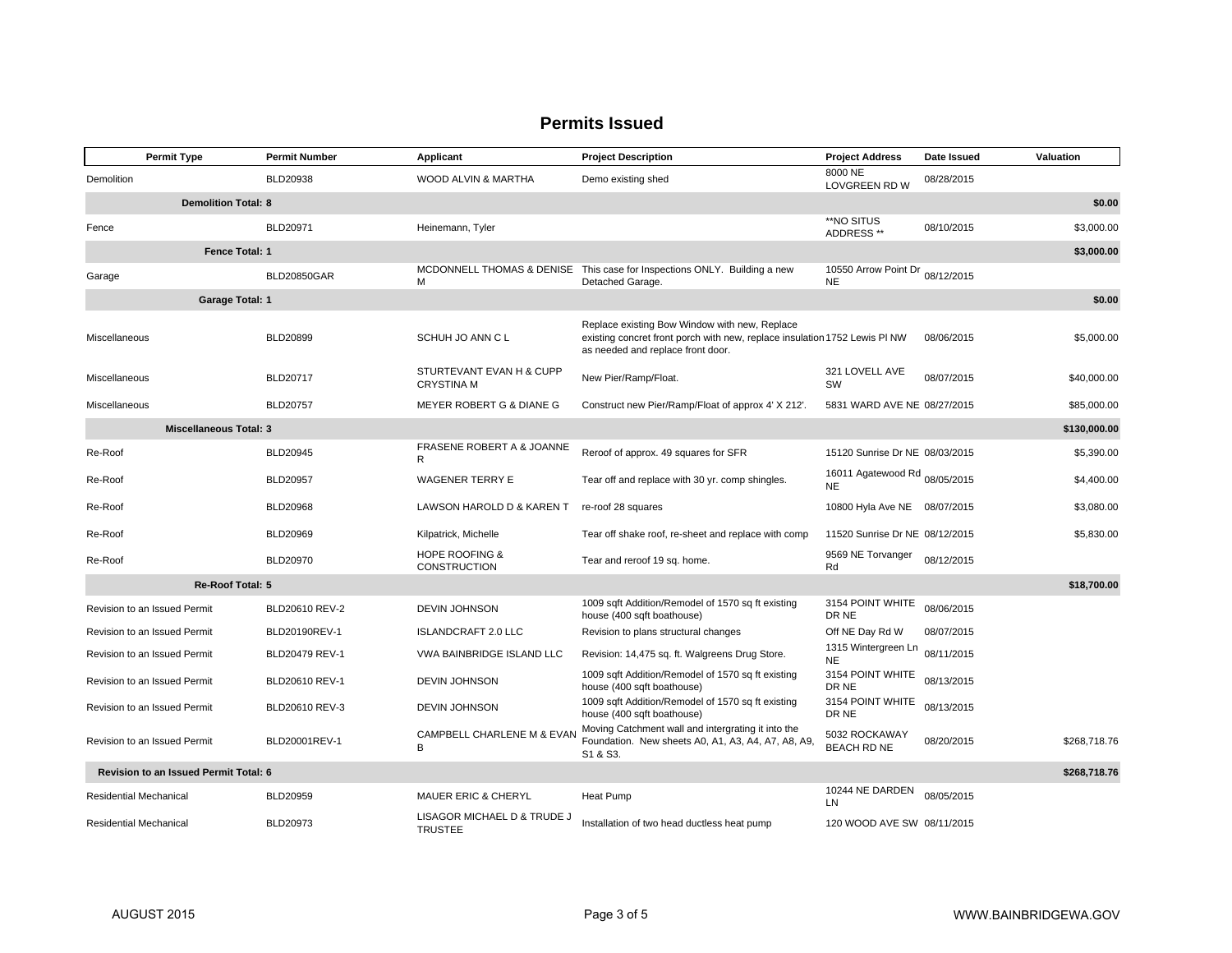| <b>Permit Type</b>                       | <b>Permit Number</b> | Applicant                                      | <b>Project Description</b>                                                                                                                           | <b>Project Address</b>            | Date Issued | Valuation      |
|------------------------------------------|----------------------|------------------------------------------------|------------------------------------------------------------------------------------------------------------------------------------------------------|-----------------------------------|-------------|----------------|
| Residential Mechanical                   | <b>BLD20974</b>      | HOUSING RESOURCES BOARD                        | 10 condo units with new ductless heat pump                                                                                                           | 793 ERICKSEN AVE<br><b>NE</b>     | 08/17/2015  |                |
| Residential Mechanical                   | <b>BLD20979</b>      | <b>GRUE CHRISTIAN &amp; SUZANNE</b>            | Installing new Heat Pump.                                                                                                                            | 6418 NE BAKER<br>HILL RD          | 08/20/2015  |                |
| <b>Residential Mechanical</b>            | <b>BLD20980</b>      | STEPHENS PAUL M &<br><b>COURTENAY D</b>        | Installing new Heat Pump.                                                                                                                            | 10071 NE Knight Rd                | 08/20/2015  |                |
| <b>Residential Mechanical</b>            | BLD20981             | KURTZ LAURA K & MARK P                         | Installing new Heat Pump.                                                                                                                            | 13516 Chatri PINE                 | 08/20/2015  |                |
| <b>Residential Mechanical Total: 6</b>   |                      |                                                |                                                                                                                                                      |                                   |             | \$0.00         |
| <b>Residential Plumbing</b>              | <b>BLD20950</b>      | MCMAHON DANIEL & KATHLEEN Replace HWH          |                                                                                                                                                      | 6605 NE Jay St                    | 08/03/2015  |                |
| <b>Residential Plumbing</b>              | <b>BLD20954</b>      | FRIEDMAN JEFF D & AMY P                        | Replacing existing electric hot water tank                                                                                                           | <b>UNKNOWN</b>                    | 08/04/2015  |                |
| <b>Residential Plumbing</b>              | <b>BLD20978</b>      | FOSTER HAROLD D & TLAM<br>CHERYL E             | Remove and replace existing Bathtub with tub/shower                                                                                                  | 4064 CRYSTAL<br>SPRINGS DR NE     | 08/17/2015  |                |
| <b>Residential Plumbing</b>              | BLD20982             | LAUGHBON CHRISTOPHER J &<br>A                  | STENBERG LAUGHBON CHERYL Remove and Install elect Hot Water Heater.                                                                                  | 8185 NE Beck Rd                   | 08/20/2015  |                |
| <b>Residential Plumbing Total: 4</b>     |                      |                                                |                                                                                                                                                      |                                   |             | \$0.00         |
| Single Family Residence                  | BLD20239MF-EF        | <b>BAINBRIDGE COMMUNITY</b><br>DEVELOPMENT LLC | New Duplex, Bldg E-F                                                                                                                                 | 288 WILLS LN NW,<br>Bldg E-F      | 08/04/2015  | \$548,490.88   |
| Single Family Residence                  | BLD20239MF-GH        | <b>BAINBRIDGE COMMUNITY</b><br>DEVELOPMENT LLC | New Duplex, Bldg G-H                                                                                                                                 | 409 AMBROSE LN<br>NE, Bldg G-H    | 08/04/2015  | \$546,545.08   |
| Single Family Residence                  | <b>BLD20770</b>      | MARTIN ELIZABETH L                             | Building new SFR with Garage attached by breezeway                                                                                                   | 10311 MANITOU<br>BEACH DR NE      | 08/07/2015  | \$309,048.55   |
| Single Family Residence                  | BLD20850             | MCDONNELL THOMAS & DENISE<br>М                 | Building a new SFR & Detached Garage.                                                                                                                | 10550 Arrow Point Dr<br><b>NE</b> | 08/12/2015  | \$676,436.30   |
| Single Family Residence                  | BLD20013             | BOSLEY, GROVER                                 | Building a NEW SFR. 2,496 sq. ft. Main Floor, 1,044<br>sq. ft. for Basement, and 1,366 sq. ft. of Storage in<br>Basement. For garage see BLD20013GAR | 5758 ROSE LOOP<br><b>NE</b>       | 08/13/2015  | \$632,328.80   |
| Single Family Residence                  | BLD20833             | MACRAE, PETER & DEBBIE                         | Building a new SFR with attached garage.                                                                                                             | 6407 NE Marshall Rd 08/14/2015    |             | \$324,447.86   |
| Single Family Residence                  | <b>BLD20837</b>      | DERUBERTIS, CORBIN &<br><b>KATHLEEN</b>        | <b>Building new SFR</b>                                                                                                                              | Manitou<br>Beach Dr NE            | 08/17/2015  | \$280,589.45   |
| Single Family Residence                  | BLD20750             | RAHE RESTORATION LLC                           | Building a new 2,476 sq. ft. 2 story home, 602 sq. ft.<br>decks. Keeping existing garage/shop.                                                       | <b>11905 VENICE</b><br>LOOP NE    | 08/18/2015  | \$397,775.06   |
| Single Family Residence                  | BLD20552             | <b>FREESTONE INC</b>                           | New SFR with attached garage - Lot 1                                                                                                                 | Ferryview Ln NE                   | 08/31/2015  | \$475,248.26   |
| Single Family Residence                  | BLD20553             | <b>FREESTONE INC</b>                           | New SFR with attached garage - Lot 2                                                                                                                 | Ferryview Ln NE                   | 08/31/2015  | \$532,547.52   |
| Single Family Residence                  | <b>BLD20554</b>      | <b>FREESTONE INC</b>                           | New SFR with attached garage - Lot 3                                                                                                                 | Ferryview Ln NE                   | 08/31/2015  | \$487,228.26   |
| Single Family Residence                  | <b>BLD20555</b>      | <b>FREESTONE INC</b>                           | New SFR with attached garage - Lot 4                                                                                                                 | Ferryview Ln NE                   | 08/31/2015  | \$452,149.68   |
| Single Family Residence                  | <b>BLD20556</b>      | FREESTONE INC                                  | New SFR with attached garage - Lot 5                                                                                                                 | Ferryview Ln NE                   | 08/31/2015  | \$487,228.26   |
| <b>Single Family Residence Total: 13</b> |                      |                                                |                                                                                                                                                      |                                   |             | \$6,150,063.96 |